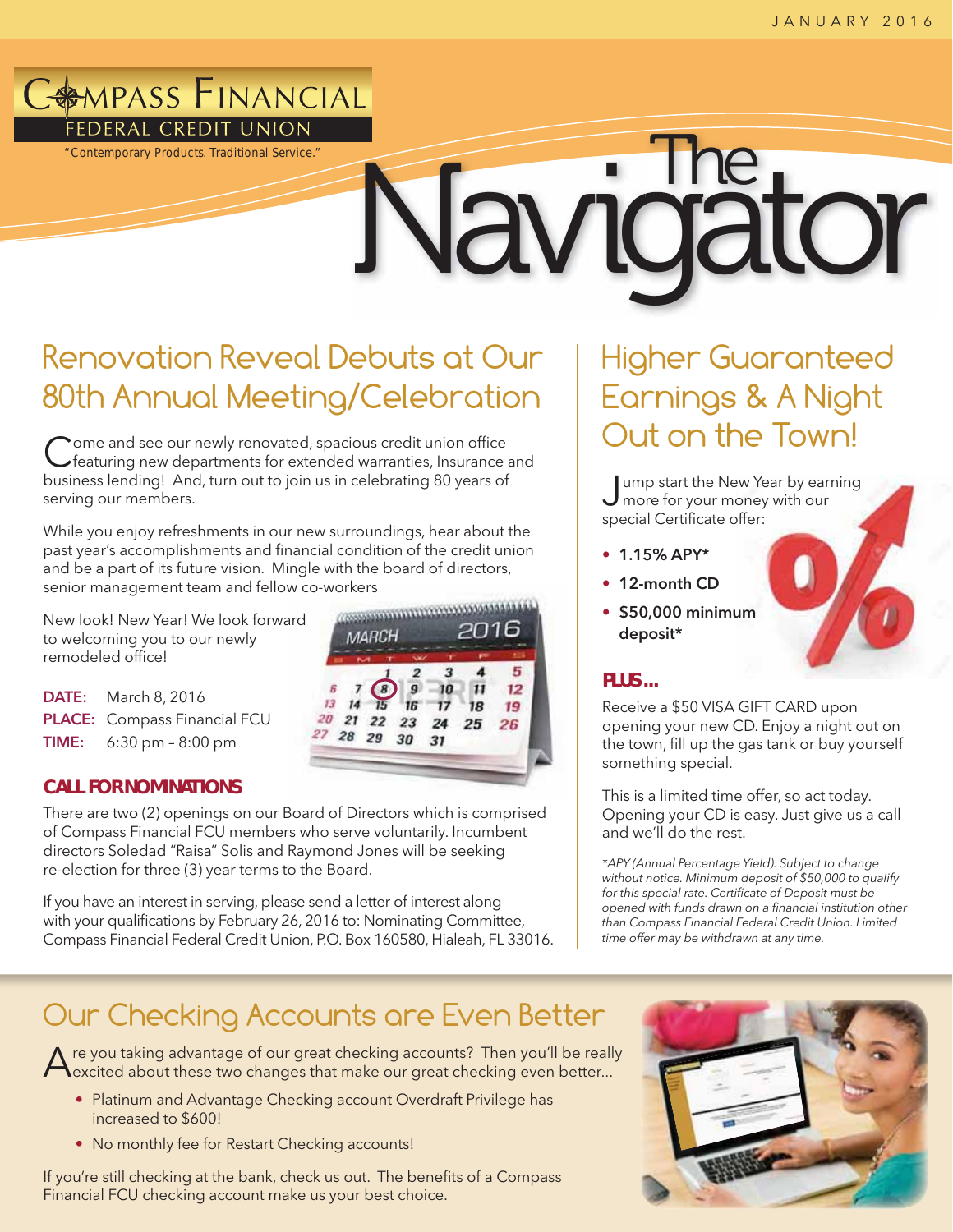# Add Some Wiggle Room to Your Budget with Skip-A-Payment

I paid for all that holiday cheer? Is the s money a little tight now that you've extra burden stressing your budget?

Free up some extra cash with Skip-A-Payment. Members with their loan accounts in good standing may make no loan payment(s) for 60 days\* for a small processing fee (\$30 per loan).

Add some wiggle room to your budget and contact one of our Member Services Representatives to request Skip-A-Payment.

\*Interest will accrue during this 60 day period. Available for seasoned loans once every 12 months. Loans must be current at time of Skip-A-Payment. Home equity, mortgage loans, credit card loans, payday alternative and City of Hialeah Gardens work place loans are not eligible for this program.

# Love My Credit Union<br>Rewards! Rewards!



Members have saved over \$1 billion with Love My Credit Union Rewards discounts.

**SPRINT:** Receive a 10% discount on select regularly priced Sprint monthly service. Plus, waived activation and upgrade fees (up to \$36 savings each).

**DIRECTV:** Save up to \$120 on new DIRECTV service and get a bonus gift card.

**ADT:** Members receive \$850 in startup equipment plus an exclusive \$425 in additional equipment with the ADT Credit Union Member Plan.

**ALLIED MOVING:** Receive 60% off or more on your out-of-state moves with Allied Moving.

Start saving today! For more information, visit us online at www.compassffcu.org and click on Compass Perks.

# Holiday Closings

## Martin Luther King Day

Saturday, January 16, 2016 Monday, January 18, 2016

#### President's Day

Saturday, February 13, 2016 Monday, February 15, 2016

In Observance of Easter Saturday, March 26, 2016

# Car Loan Reênance Pays Off Really BIG!

Not only did our member Bruce A. save money when he refinanced his car loan from another lender with us, he was also the lucky winner of a \$100 Gas Card in our Car Refinance drawing. Congratulations, Bruce!

"I deeply appreciate the business relationship we have developed over the years and enjoy the friendly and professional manner in which the Credit Union conducts itself." ~ Bruce A., Member

# Annual Toy Drive: A BIG Thank You…

A BIG thank you goes to our members and sponsor<br>companies for their generosity in making our annual toy drive a success. Your support helped us put smiles on the faces at the Miami Children's Health Foundation that benefitted from the donations.

Special thanks go to the following participating sponsor companies:

- Jimenez Insurance & Company
- Bass Underwriting
- Spider Networks
- Hal Weintraub



# Oops, You Did It Again?

Pverspent during the holidays? And now those high interest credit card bills are beginning to pile up? Here's a better idea to help make the next holiday season an affordable one. Start a Holiday Club account today.



Here's how it works: Decide how much you want to put away and how often. Arrange for convenient automatic transfers or payroll deduction. And watch the savings grow.

Just in time for shopping, your Holiday Club account funds PLUS dividends are transferred into your savings account at the end of October. And, for your convenience, your account automatically renews each year (you can increase your deduction amount – just let us know).

Contact one of our Member Services Representatives to open your Holiday Club account today!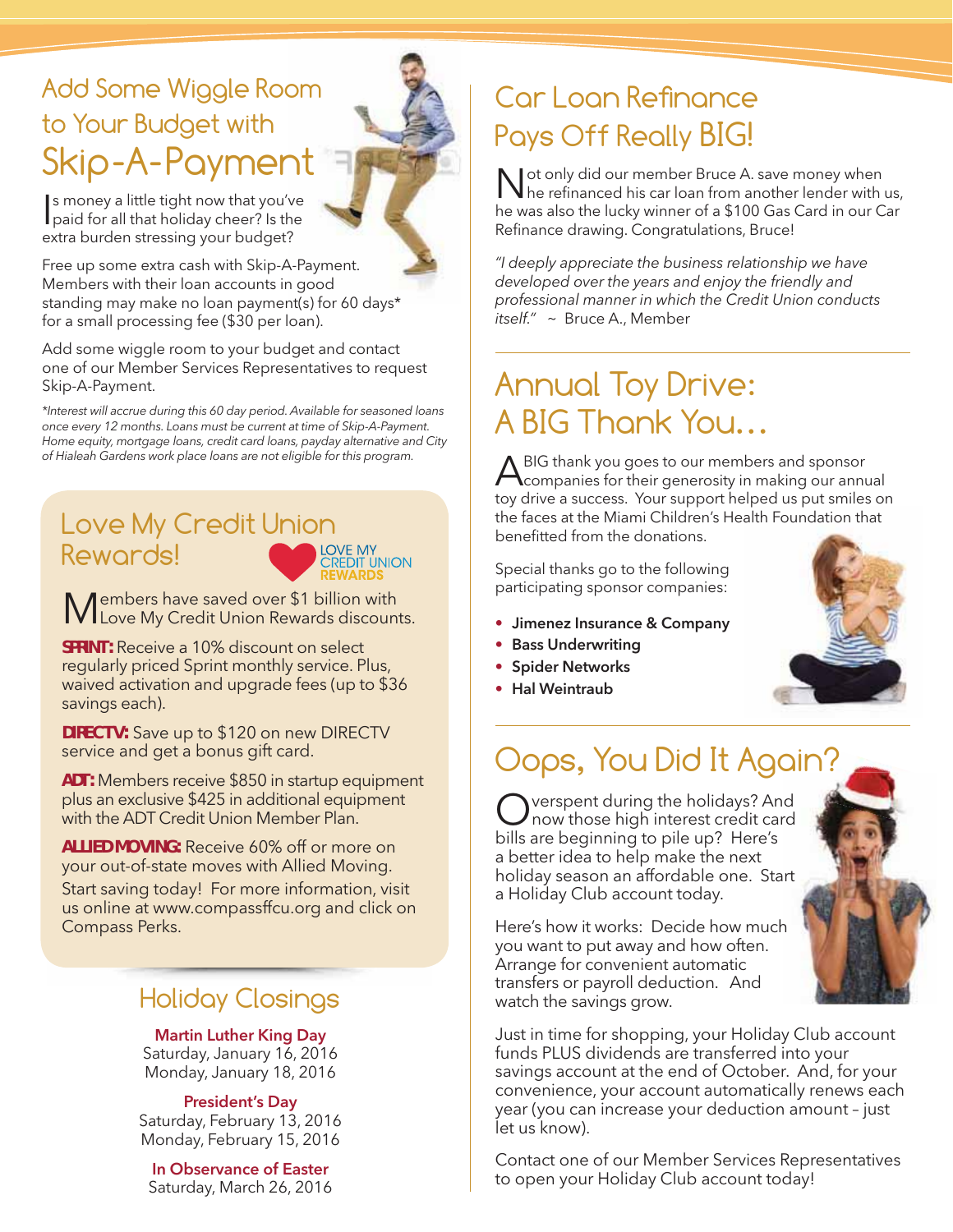# La Renovación Debuta en Nuestra 80° Reunión/Celebración Anual

Venga a disfrutar nuestro amplio espacio de oficinas recién renovadas, ¡que incluye nuevos departamentos de garantías extendidas, seguros y préstamos empresariales! Además, únase a nosotros para celebrar 80 años de servicio a nuestros afiliados.

A la vez que disfruta un refrigerio en nuestros nuevos espacios, entérese de los logros alcanzados este último año y el estado financiero de la cooperativa de ahorro y crédito y forme parte de su visión para el futuro. Comparta con la Junta Directiva, el equipo de trabajo y colegas.

¡Nuevo rostro! ¡Nuevo Año! ¡Lo esperamos emocionados en nuestras oficinas recién remodeladas!

FECHA: 8 de marzo de 2016 LUGAR: Compass Financial FCU HORA: 6:30 pm – 8:00 pm

## **LLAMADO A POSTULACIONES**

Hay dos (2) vacantes para nuestra Junta Directiva integrada por miembros de

Compass Financial FCU que se desempeñan como voluntarios. Los directores titulares Soledad "Raisa" Solis y Raymond Jones se presentarán para la reelección por un período de tres (3) años en la Junta.

Si le interesa postularse, por favor envíe una carta manifestando su interés junto con sus cualificaciones antes del 26 de febrero de 2016 a la siguiente dirección: Nominating Committee, Compass Financial Federal Credit Union, P.O. Box 160580, Hialeah, FL 33016.

# Nuestras cuentas corrientes son aún mejores

stá sacando el mayor -<br>\_provecho a nuestras maravillosas cuentas corrientes? Entonces le complacerá saber de estos dos cambios que hacen que nuestras cuentas corrientes sean aún mejores...



- ¡El sobregiro Overdraft Privilege para cuentas Platinum y Advantage Checking ha aumentado a \$600!
- ¡Sin cargo mensual por cuentas Restart Checking!

Si todavía hace transacciones con cheque en el banco, hágalas con nosotros. Los beneficios de una cuenta corriente de Compass Financial FCU nos convierten en su mejor opción.

# iMayores ganancias garantizadas y una ocasión para celebrar!

Active el Año Nuevo ganando más por su<br>dinero con nuestra oferta especial de certificado:

- $1.15%$  APY\*
- CD a 12 meses
- Depósito mínimo de \$50,000\*

### **ADEMÁS ...**

Reciba una TARJETA DE REGALO VISA por \$50 al abrir su nuevo CD. Salga a disfrutar una velada, llene el tanque de combustible o cómprese algo especial.

Esta oferta es por tiempo limitado, aprovéchela hoy mismo. Es sencillo abrir un CD. Sólo llámenos y nosotros nos encargaremos del resto.

\*APY (tasa de rendimiento anual). Sujeto a cambio sin previo aviso. Se requiere un depósito mínimo de \$50,000.00 para calificar para esta tasa especial. El Certificado de Depósito tiene que abrirse con fondos girados de una institución financiera distinta a Compass Financial Federal Credit Union. La oferta limitada puede ser retirada en cualquier momento.

## ¡El reênanciamiento de préstamos para vehículos sí que paga en grande!

Nuestro afiliado Bruce A. no solamente ahorró dinero cuando refinanció el préstamo para vehículo que tenía con otra institución, sino que también se convirtió en el afortunado ganador de una tarjeta de consumo de combustible de \$100 en nuestro sorteo para clientes de refinanciamiento de préstamos para vehículos. ¡Felicitaciones para Bruce!

"Agradezco profundamente la relación comercial que hemos forjado con los años y disfruto el trato cordial y profesional que caracteriza a Credit Union". ~ Bruce A., afiliado.